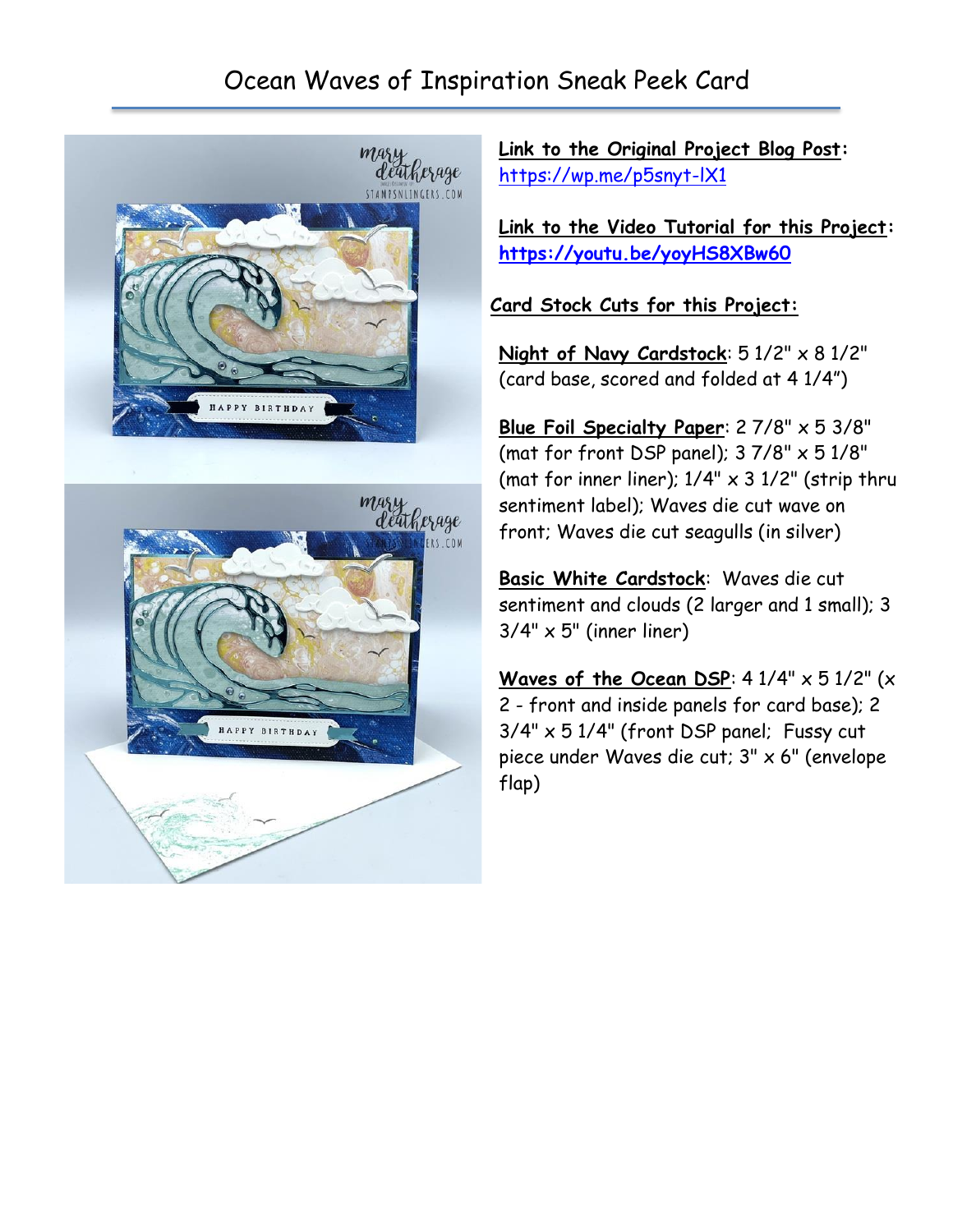## **Instructions for this Project**:

- 1. Use Liquid Glue to adhere the 4 1/4" x 5 1/2" panels of the *Waves of the Ocean DSP* to the front and inside of the Night of Navy card base.
- 2. Use Liquid Glue to adhere the 2 3/4" x 5 1/4" piece of the *Waves of the Ocean DSP* to the 2 7/8" x 5 1/4" piece of Coastal Cabana *Blue Foils Specialty Paper*.
- 3. Use Liquid Glue to adhere the matted panel to the card front.
- 4. From the same Coastal Cabana foil, cut one of the big wave dies from the *Waves Die* set
- 5. Use Liquid Glue to adhere the die cut to another design in the *Waves of the Ocean DSP*.
- 6. Fussy cut around the die cut.
- 7. Use a Coastal Cabana Stampin' Write Marker to "edge" the fussy cut DSP.
- 8. Use Stampin' Dimensionals to adhere the die cut onto the card front.
- 9. Stamp the *Waves of Inspiration* sentiment in Night of Navy on a piece of Basic White.
- 10. Cut the sentiment with the smaller label die in the *Waves Die* set.
- 11. Run the  $1/4'' \times 3$  1/2" piece of Coastal Cabana Foil thru the slots.
- 12. Use scissors to cut banner ends.
- 13. Use Stampin' Dimensionals to adhere the sentiment onto the card front.
- 14. Cut two large solid clouds, two large cloud detail die cuts, one small solid cloud and one small cloud detail die cut from Basic White cardstock.
- 15. Use Liquid Glue to adhere the detail shapes to the solid clouds.
- 16. Use Liquid Glue to adhere the small cloud to the card front.
- 17. Use Stampin' Dimensionals to adhere the two large clouds to the card front
- 18. Use the die in the *Waves* die set to I cut three birds from the silver foil in the *Blue Foils Specialty Paper.*
- 19. Use Liquid Glue to adhere the birds.
- 20.Stamp two of the *Waves of Inspiration* bird image onto the "sky" with Basic Gray.
- 21. Add *Rhinestone Waves Basic Jewels* to the card front.
- 22.Place the 3 3/4" x 5" piece of Basic White cardstock into the Stamparatus.
- 23.Use the Coastal Cabana ink pad and a Sponge Dauber to ink the *Waves of Inspiration* wave.
- 24.Stamp the *Waves of Inspiration* sentiment in Night of Navy.
- 25.Stamp three Basic Gray birds.
- 26.Add a few more of the *Rhinestone Waves Basic Jewels*.